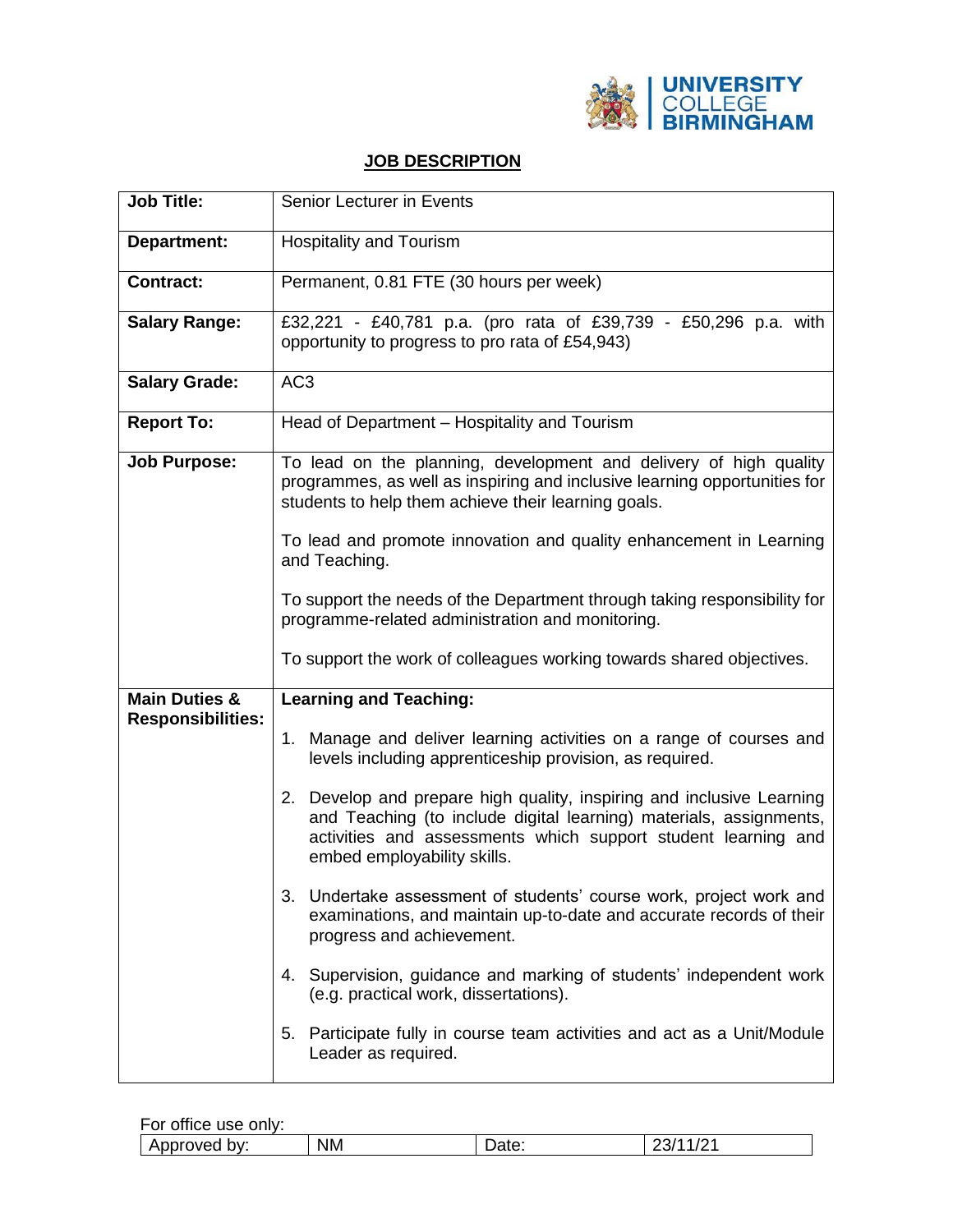

| 6. Promote innovative methods of delivery including the use of learning<br>technologies and learning spaces in professional practice.                                                            |
|--------------------------------------------------------------------------------------------------------------------------------------------------------------------------------------------------|
| 7. Lead on the planning and design of educational programmes,<br>including apprenticeship provision, as required, ensuring the<br>completion of associated administration and quality assurance. |
| 8. Lead on the design and delivery of innovative programmes which<br>meet the needs of the students and industry, and enhance teaching<br>excellence and student employability.                  |
| 9. Contribute to the development of Learning and Teaching strategies<br>to ensure compliance with academic and vocational expectations.                                                          |
| 10. Support student placement activities as required.                                                                                                                                            |
| 11. Contribute to curriculum development, promotion and marketing of<br>new courses and new approaches to Learning and Teaching.                                                                 |
| 12. Provide high quality academic, pastoral and personal support for<br>students, including acting as a Personal Tutor.                                                                          |
| <b>Management and Administration:</b>                                                                                                                                                            |
| 13. Co-ordinate the administration, enrolment and induction of students.                                                                                                                         |
| 14. Assist with timetabling as required.                                                                                                                                                         |
| 15. Manage<br>and<br>monitor<br>performance,<br>programme<br>including<br>apprenticeship provision e.g. retention, attendance,<br>success,<br>progression and student satisfaction.              |
| 16. Contribute to student recruitment through participation in marketing<br>and promotional events, such as open days/evenings.                                                                  |
| 17. Review curriculum areas to ensure they are current, innovative and<br>industry relevant e.g. contributing to relevant validation and approval<br>processes, developing new courses.          |
| 18. Support and contribute to the completion of the Self-Assessment<br>Report (FE) or programme improvement plan.                                                                                |
| 19. Contribute to award boards (HE).                                                                                                                                                             |
| <b>Liaison and Networking:</b>                                                                                                                                                                   |
| 20. Lead and develop collaborative links with other programmes/subjects<br>and develop internal networks.                                                                                        |

| <br>For<br>office use only: |           |       |                   |
|-----------------------------|-----------|-------|-------------------|
| Approved<br>bv:             | <b>NM</b> | υαισ. | $\sqrt{2}$<br>∠ا∪ |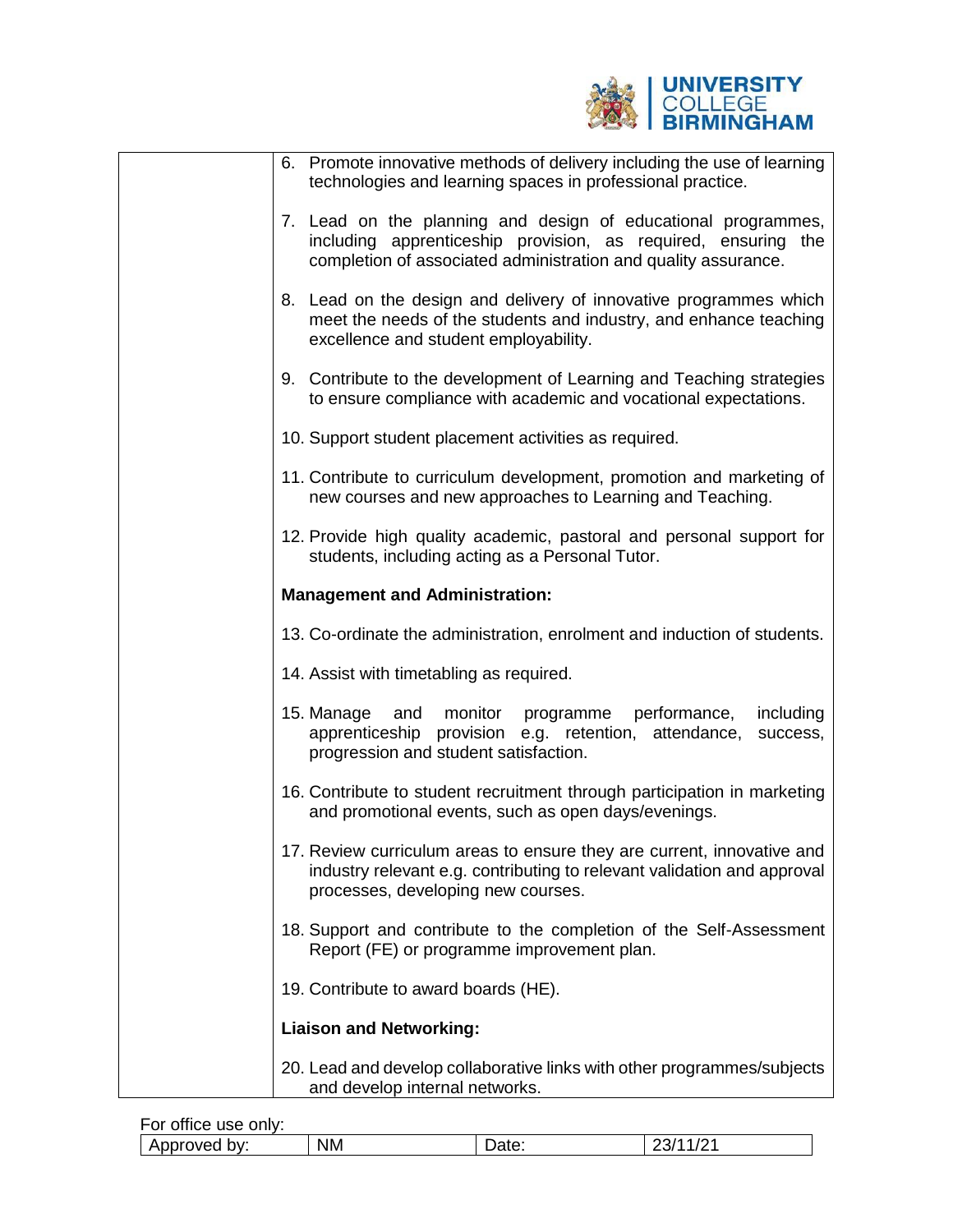

|  | 21. Lead and develop links with external partners such as other<br>educational bodies, employers and professional bodies to foster<br>collaboration.                                             |
|--|--------------------------------------------------------------------------------------------------------------------------------------------------------------------------------------------------|
|  | 22. Reflect and act upon feedback from students/peer observations to<br>enhance practice.                                                                                                        |
|  | 23. Mentor colleagues and actively support their professional<br>development; lead<br>development activities<br>enhance<br>which<br>professional practice.                                       |
|  | 24. Prepared to work towards fellowship of the Higher Education<br>Academy (HEA) or obtain Qualified Teacher Learning and Skills<br>Status (QTLS)/Advanced Teacher Status (ATS), as appropriate. |
|  | General:                                                                                                                                                                                         |
|  | 25. Engage in meaningful professional development and updating<br>relevant to the University and School objectives.                                                                              |
|  | 26. Participate fully in team/Department/School meetings and planning<br>activities; prepared to take a leading role.                                                                            |
|  | 27. Participate fully in annual review and other University processes;<br>engage in the review process as a Reviewer as nominated by the<br>Head of Department.                                  |
|  | 28. Demonstrate a commitment to promoting the principles of Equality<br>and Diversity.                                                                                                           |
|  | 29. Duty of care in respect of Health and Safety of self and others.                                                                                                                             |
|  | 30. To commit to upholding the principles of Safeguarding and the<br>PREVENT agenda.                                                                                                             |
|  | 31. To ensure practice is in line with the requirements of the General<br>Data Protection Regulations.                                                                                           |
|  | 32. Any other duties commensurate with the nature and grade of the<br>post.                                                                                                                      |
|  |                                                                                                                                                                                                  |

\*The above does not represent an exhaustive list of duties associated with this role.

| For office use only: |           |       |     |
|----------------------|-----------|-------|-----|
| Approved by:         | <b>NM</b> | Date: | ∠ات |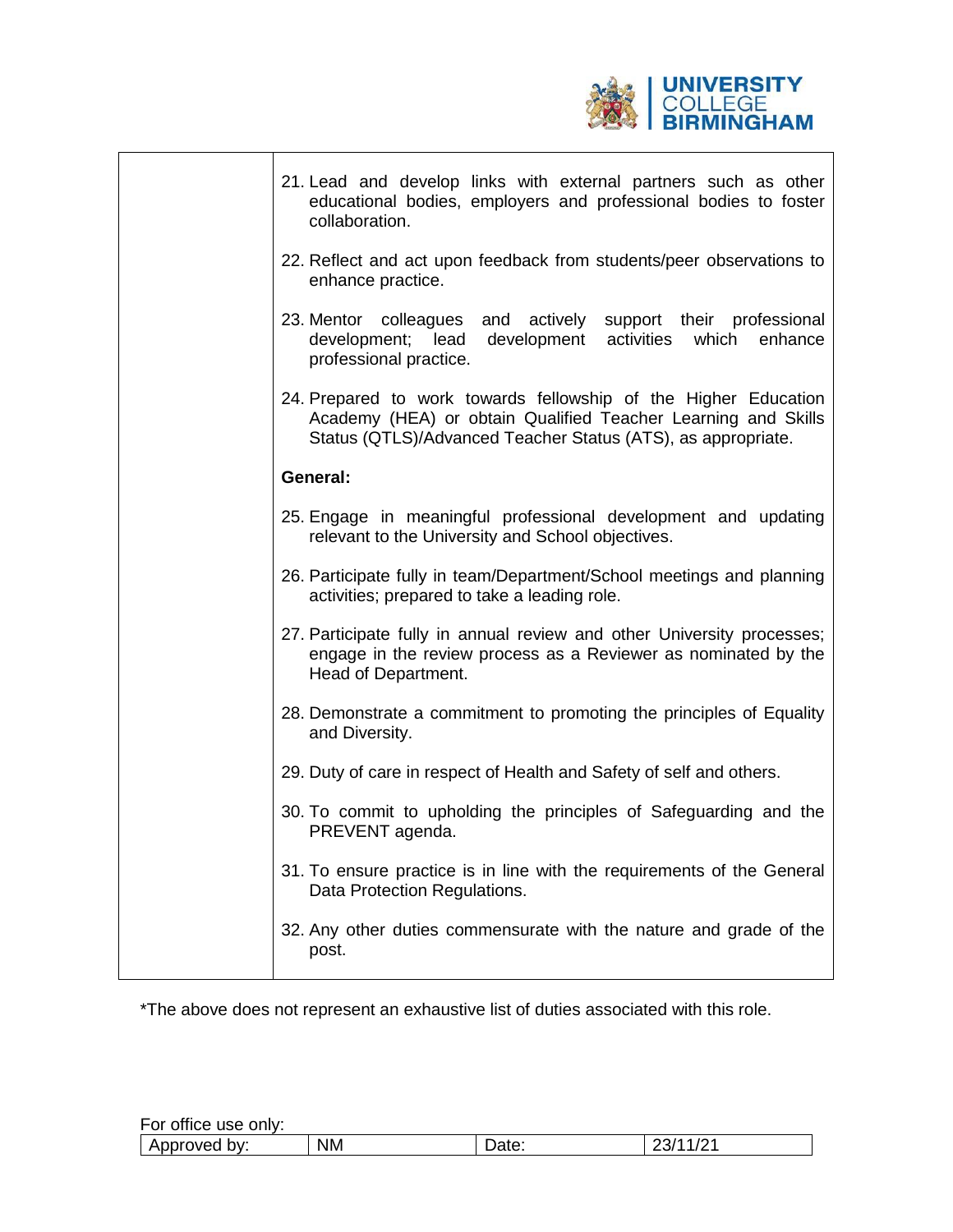

## **PERSON SPECIFICATION**

| Post:              | Senior Lecturer in Events                                                                                                                                                    | Weighted<br>criteria |
|--------------------|------------------------------------------------------------------------------------------------------------------------------------------------------------------------------|----------------------|
| <b>Experience:</b> |                                                                                                                                                                              |                      |
| 1                  | Teaching experience within HE with evidence of successful student learning<br>outcomes.                                                                                      | X                    |
| $\overline{2}$     | Credible experience within industry (Events or similar) to apply to Learning and<br>Teaching.                                                                                | X                    |
| 3                  | Lead/contribute to the development of new programmes/approaches to<br>Learning and Teaching.                                                                                 | X                    |
| 4                  |                                                                                                                                                                              |                      |
| 5                  |                                                                                                                                                                              |                      |
|                    | <b>Skills &amp; Abilities:</b>                                                                                                                                               |                      |
| 6                  | Ability to teach subject/discipline areas relevant to the programmes within the<br>department.                                                                               | X                    |
| $\overline{7}$     | Effective oral and written communication skills in both individual and group<br>situations; ability to relate to students with diverse backgrounds, ages and<br>experiences. |                      |
| 8                  | Suitable level of proficiency in ICT and understanding of its application to<br>Learning and Teaching.                                                                       |                      |
| 9                  | High level of organisation and administrative skills.                                                                                                                        |                      |
| 10                 | Ability to work independently, to take the initiative, and to innovate in Learning<br>and Teaching; ability to lead, and work as a member of a team.                         |                      |
|                    | <b>Education &amp; Qualifications:</b>                                                                                                                                       |                      |
| 11                 | Postgraduate level qualification OR professional qualification/experience                                                                                                    |                      |
|                    | commensurate with the level of teaching.                                                                                                                                     |                      |
| 12                 | Recognised teaching qualification or willingness to obtain.                                                                                                                  |                      |
| 13                 |                                                                                                                                                                              |                      |
| 14                 |                                                                                                                                                                              |                      |
| 15                 |                                                                                                                                                                              |                      |
|                    | <b>Training &amp; Professional Development:</b>                                                                                                                              |                      |
| 16                 | Evidence of relevant continual professional development.                                                                                                                     |                      |
| 17                 | HEA membership or willingness to work towards.                                                                                                                               |                      |
| 18                 | Development of successful internal and external networks to enhance the                                                                                                      |                      |
|                    | student learning experience/secure opportunities for the development of the<br>School/Department/University.                                                                 |                      |
| 19                 |                                                                                                                                                                              |                      |
| 20                 |                                                                                                                                                                              |                      |
| Other:             |                                                                                                                                                                              |                      |
| 21                 | Flexible approach to work; willingness to undertake academic activities in the                                                                                               |                      |
|                    | evening when necessary, and participate in occasional weekend activities<br>such as recruitment days.                                                                        |                      |
| 22                 | An understanding of the principles of Safeguarding and the PREVENT agenda<br>in the context of further and higher education.                                                 |                      |
| 23                 | Commitment to delivering high quality services to students.                                                                                                                  |                      |

For office use only:

| .<br>ונוני<br>⊬ت<br>∼ |  | hv.<br>wec | <b>NM</b> | aw. |  |
|-----------------------|--|------------|-----------|-----|--|
|-----------------------|--|------------|-----------|-----|--|